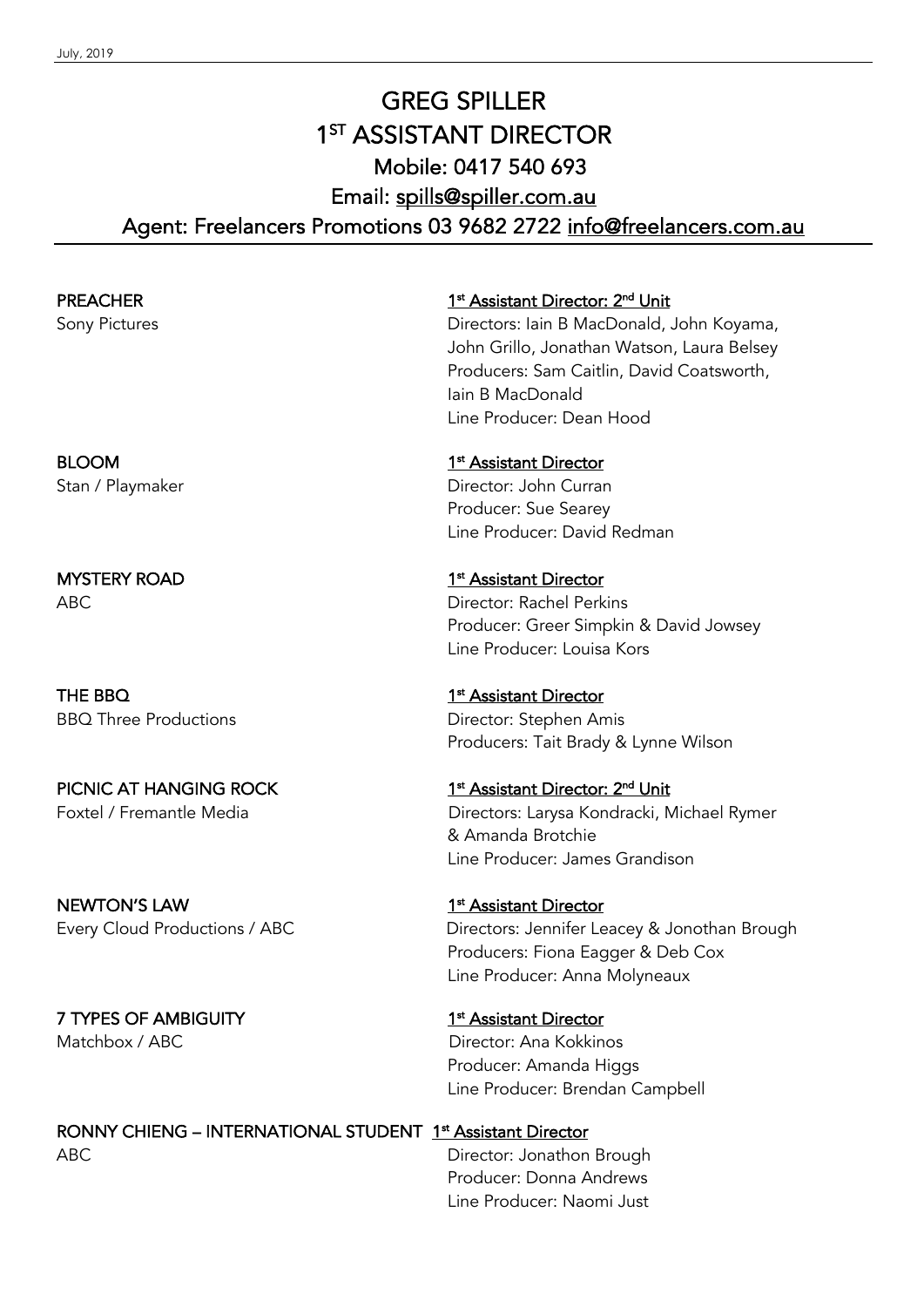## WINNERS AND LOSERS (S5) 1st Assistant Director

NOWHERE BOYS (S2) 1<sup>st</sup> Assistant Director

8MMM: ABORIGINAL RADIO 1st Assistant Director Princess Pictures/ Brindle Films ABC Director: Dena Curtis

TIME OF OUR LIVES (S2) 1st Assistant Director

NOWHERE BOYS (S1) 1st Assistant Director

PROBLEMS 1<sup>ST</sup> Assistant Director ABC/Guesswork Television **Director: Trent O'Donnell** 

NULLA NULLA 1<sup>ST</sup> Assistant Director *(AACTA winner Best short fiction)* Director: Dylan McDonald

THE TURNING: SMALL MERCIES 1<sup>ST</sup> Assistant Director Film Camp **Director: Rhys Graham** 

JACK IRISH (S1) 1st Assistant Director

2

ABC Director: Daniel Nettheim Producers: Ian Collie & Andrew Knight Line Producer: Yvonne Collins

7 Network Directors: Nic Bufalo, Ian Gilmore & Fiona Banks Producer: Paul Maloney Line Producer: Naomi Mulholland

Matchbox / ABC **Directors: Peter Salmon & Rachel Griffiths** Producer: Beth Frey Line Producer: Brendan Campbell

Producers: Trisha Morton-Thomas, Rachel Clements & Anna Caddan

ABC Directors: Fiona Banks & Tori Garrett Producers: Amanda Higgs & Judi McCrossin Line Producer: Brendan Campbell

## THE MOODY'S 1<sup>st</sup> Assistant Director

Jungleboys / ABC Directors: Trent O'Donnell & Scott Pickett Producer: Chloe Richard Line Producer: Brett Popplewell

Matchbox / ABC Directors: Peter Carstairs & Craig Irving Producers: Beth Frey & Tony Ayres Line Producer: Brendan Campbell

# WENTWORTH (S1) 1<sup>ST</sup> Assistant Director Fremantle Media Director: Jet Wilkinson Producer: Amanda Crittenden

 Producers Kevin Whyte, Paul Horan Production Manager Lisa Wang

Producer: Tanith Glynn Maloney

Producer: Phillippa Camey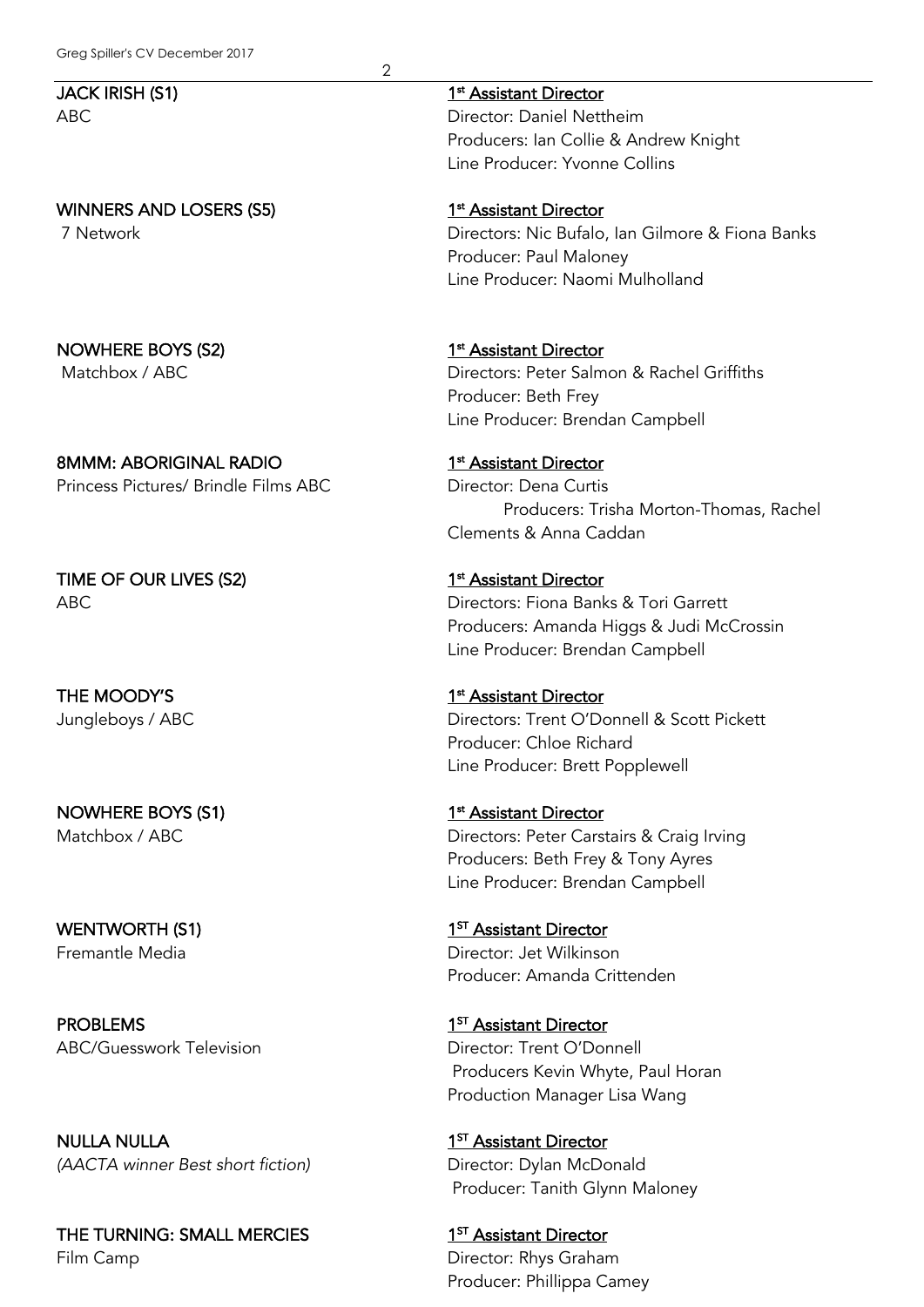3

ABALONE 1<sup>ST</sup> Assistant Director Wedge Tail Productions **Director: Tracey Rigney** 

LIVING END 1<sup>ST</sup> Assistant Director Otto Empire Production Manager: Juliet Smith *The End is Just the Beginning* Video Clip

I-FRANKENSTIEN 2<sup>nd</sup> Unit 2<sup>nd</sup> Assistant Director

KATH & KIM, THE FILUM  $2<sup>nd</sup>$  Assistant Director

JOHN DOE 2nd Assistant Director

THE KILLER ELITE (PICK UPS) 2<sup>nd</sup> Assistant Director Killer Elite Productions **Elite Productions** Production Manager: Ben Low

ANY QUESTIONS FOR BEN 2<sup>nd</sup> Assistant Director

**WOODLEY** 2<sup>nd</sup> Assistant Director

Producer: Rhea Stephenson

BLOODY HUNGRY 1<sup>ST</sup> Assistant Director Short Film Producer: Steven Jabonski

Hopscotch Features/Lakeshore Entertainment Producers: Andrew Mason, Richard Wright, David Kern Production Manager: Yvonne Collins 1st AD Bob Donaldson

RTP Film Productions **Producers: Rick McKenna, Gina Riley & Jane Turner** Production Manager: Jane Sullivan 1<sup>st</sup> AD Annie Mayer

John Doe Productions **Production Manager: Nelson Khoury** 1<sup>st</sup> AD Brendan Campbell

1st AD Phil Jones

Working Dog **Producers: Michael Hirsh, Tom Gleisner, Rob** Producers: Michael Hirsh, Tom Gleisner, Rob Sitch, Santo Cilauro, Jane Kennedy Sitch, Line Producer: Debra Herman Production Manager: Lisa Wang 1st AD Annie Maver

# THE CHRONICLES OF NARNIA: THE VOYAGE OF THE DAWN TREADER

Twentieth Century Fox 2<sup>nd</sup> Unit 2<sup>nd</sup> Assistant Director Producers Mark Johnson, Andrew Adamson & Philip Steuer Production Managers Rich Chapla & Jen Cornwell

1<sup>st</sup> AD Brendan Campbell

Woodley Series One **Producers Frank Woodley, Simon Wright & Andy** Walker Production Manager Lisa Wang 1st AD Mark Boskell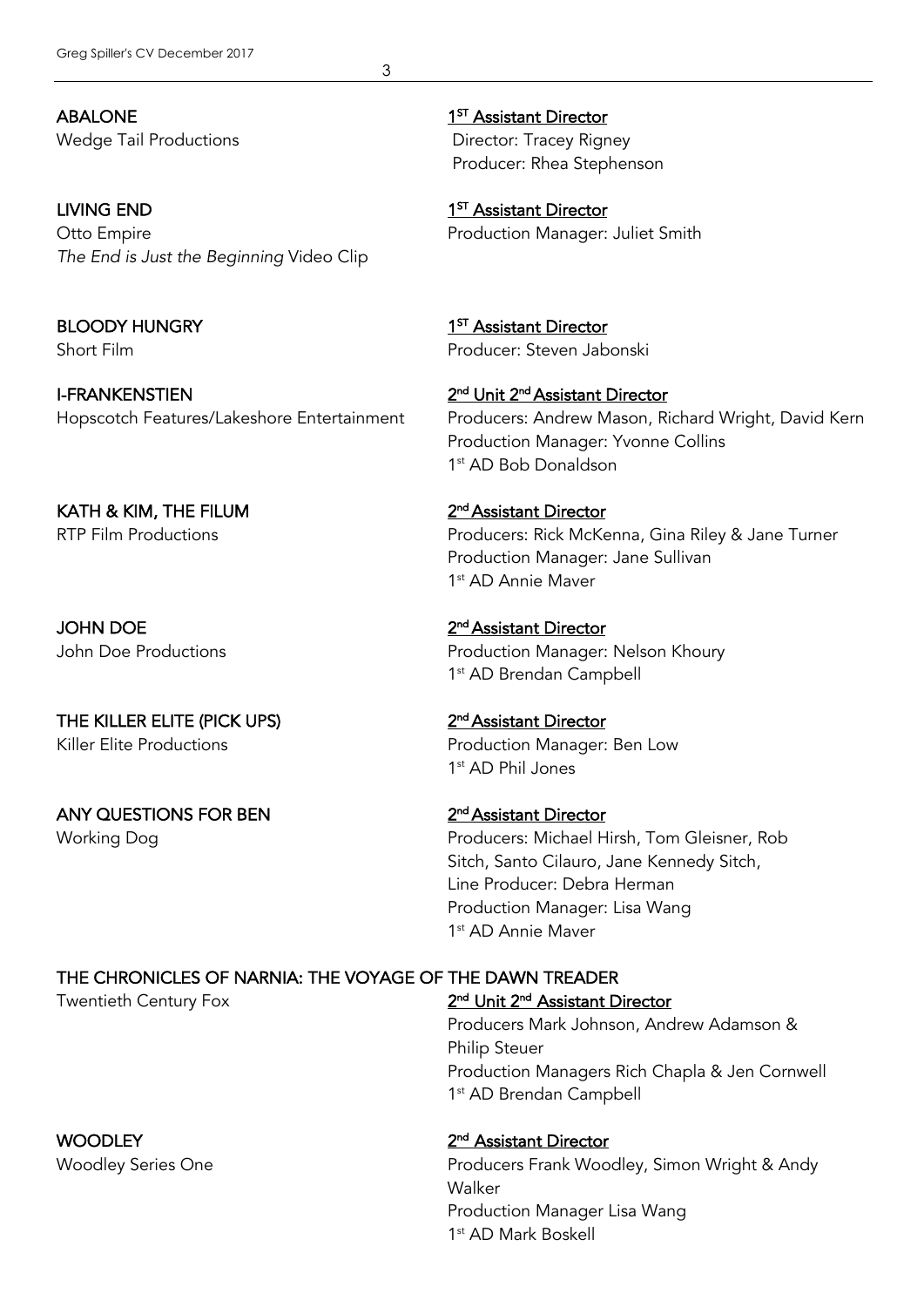4

# KILLING TIME 2<sup>nd</sup> Assistant Director

Fremantle Media Producers John Wild Line Producer Amanda Crittenden 1st ADs Mark Boskell & Brendan Campbell

## TANGLE 2 2<sup>nd</sup> Assistant Director

Southern Star **Subset Contracts** Couthern Star **Producers** John Edwards & Imogen Banks Line Producer Ross Allsop Production Manager Peter Muston 1<sup>st</sup> ADs Brendan Campbell & John Powditch

# DON'T BE AFRAID OF THE DARK 2<sup>nd</sup> 2<sup>nd</sup> 2<sup>nd</sup>Assistant Director

Miramax Producers Mark Johnson & Guillermo Del Toro Production Manager Dean Hood 1<sup>st</sup> AD Toby Pease

# Instinct Entertainment Producers David Redman & Shana Levine 1<sup>st</sup> AD Paul Walton

ALIENS IN THE ATTIC 2<sup>nd</sup> Unit 2<sup>nd</sup> Assistant Director (New Zealand) Twentieth Century Fox **Producer Barry Josephson** Production Manager Annie Dodman 1<sup>st</sup> AD Brendan Campbell

# Line Producer Esther Rodewald 1<sup>st</sup> ADs Jamie Leslie & Brendan Campbell

## CITY HOMICIDE 2nd Assistant Director Channel 7 Production Manager: Amanda Crittenden 1st ADs Russell Whiteoak & Mark Boskell

# Line Producer Yvonne Collins 1st AD Mark Boskell

THE ETERNITY MAN 2<sup>nd</sup> Assistant Director Goalpost Pictures **Producer Rosemary Blight** Producer Rosemary Blight 1<sup>st</sup> AD Richard McGrath

THE BANK JOB 2<sup>nd</sup> Assistant Director (Australian Shoot) Resolution Independent 1st AD Brendan Campbell

# CHARLIE AND BOOTS 2nd Assistant Director

**DIRT GAME** 2<sup>nd</sup> Assistant Director Australian Broadcasting Co **Producer David Taft** 

LOSS 2nd Assistant Director Screentime P/L Telemovie 1st AD Paul Walton

STONE BROTHERS 2<sup>nd</sup> Assistant Director Golden Seahorse Productions **Producer Ross Hutchens** Producer Ross Hutchens

THE HOME SONG STORIES 2<sup>nd</sup> Assistant Director Home Song Productions 1st AD Annie Maver